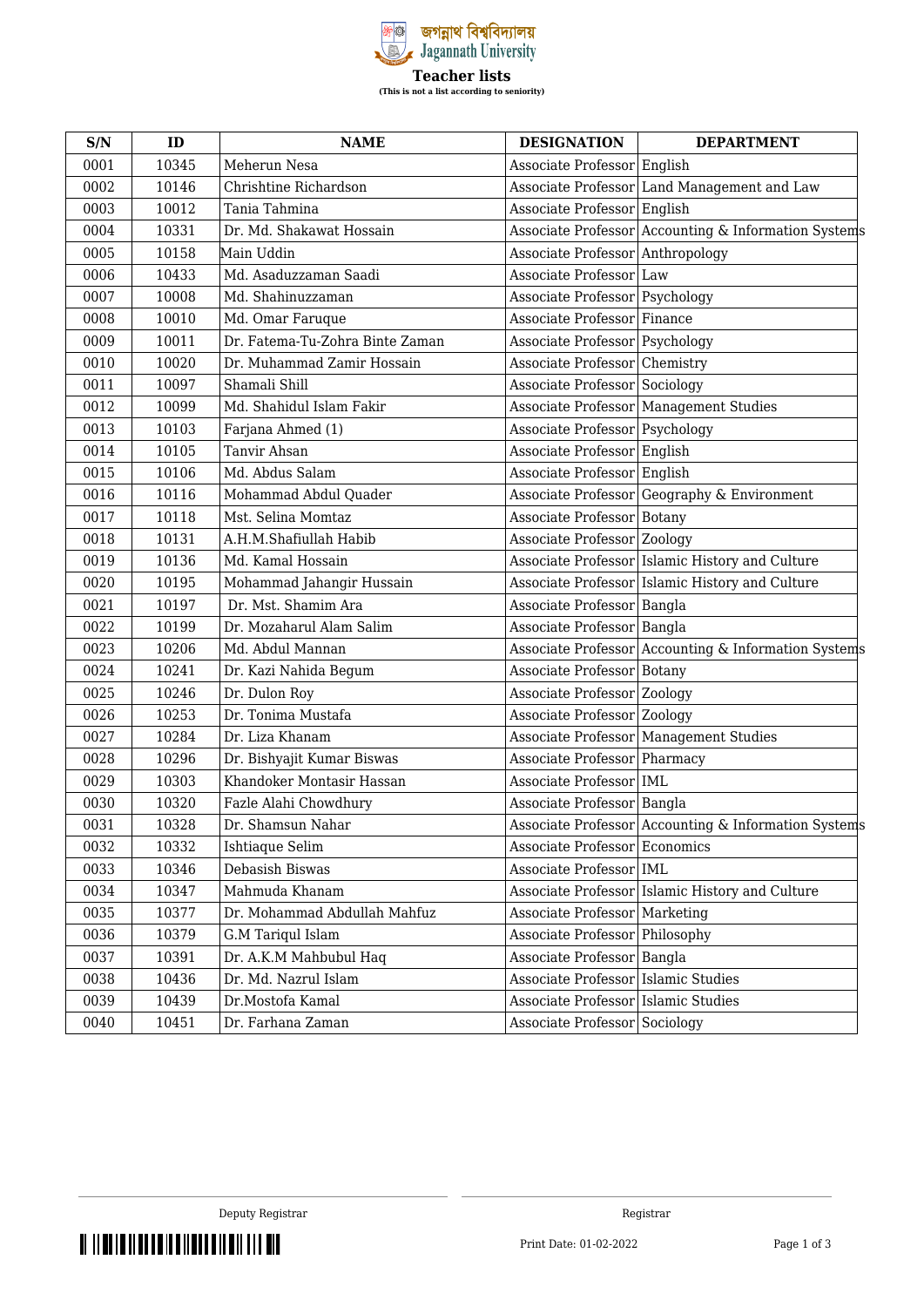| S/N  | ID    | <b>NAME</b>                     | <b>DESIGNATION</b>                    | <b>DEPARTMENT</b>                                       |
|------|-------|---------------------------------|---------------------------------------|---------------------------------------------------------|
| 0041 | 10454 | Dr. Ayesha Siddeqya Daize       | Associate Professor Sociology         |                                                         |
| 0042 | 10479 | Dr, Shamsul Kabir               |                                       | Associate Professor Islamic History and Culture         |
| 0043 | 10544 | Shamima Sultana                 | Associate Professor Economics         |                                                         |
| 0044 | 10714 | Dr. Shah Md. Nister Jahan Kabir |                                       | Associate Professor Mass Communication and Journalism   |
| 0045 | 10003 | Mahmudul Hasan Fouji            | Associate Professor Marketing         |                                                         |
| 0046 | 10007 | Mohammad Sajjad Hossain         | Associate Professor Social Work       |                                                         |
| 0047 | 10029 | Abul hasnat Rubel               | Associate Professor Physics           |                                                         |
| 0048 | 10030 | Kazi Md. Nasir Uddin            |                                       | Associate Professor Accounting & Information Systems    |
| 0049 | 10031 | Mst Munira Sultana              | Associate Professor Social Work       |                                                         |
| 0050 | 10040 | Mohammad Nurullah               | Associate Professor Islamic Studies   |                                                         |
| 0051 | 10081 | Mostafiz Ahmed                  | Associate Professor Social Work       |                                                         |
| 0052 | 10085 | Nasir Ahmad                     | Associate Professor History           |                                                         |
| 0053 | 10086 | Md. Mamunur Rashid              | Associate Professor History           |                                                         |
| 0054 | 10087 | Mohammad Bilal Hossain          | Associate Professor History           |                                                         |
| 0055 | 10095 | Mezbah-ul- Azam Sowdagar        | Associate Professor Political Science |                                                         |
| 0056 | 10102 | Md. Abul Kalam Azad             | <b>Associate Professor</b> Statistics |                                                         |
| 0057 | 10107 | Md. Al-Mamun                    | Associate Professor English           |                                                         |
| 0058 | 10108 | Jakir                           | Associate Professor English           |                                                         |
| 0059 | 10114 | Dr. Tabassum Zaman              | Associate Professor Economics         |                                                         |
| 0060 | 10132 | Anirban Sarker                  | Associate Professor Zoology           |                                                         |
| 0061 | 10137 | Kazi Mizanur Rahman             | Associate Professor Anthropology      |                                                         |
| 0062 | 10138 | Muhammad Anwarus Salam          |                                       | Associate Professor Mass Communication and Journalism   |
| 0063 | 10139 | Dr. Md. Asraful Alam            |                                       | Associate Professor Mass Communication and Journalism   |
| 0064 | 10140 | Md. Mahathy Hassan Jewel        | Associate Professor Marketing         |                                                         |
| 0065 | 10144 | Dr. Habiba Sultana              | Associate Professor Anthropology      |                                                         |
| 0066 | 10154 | Dr. Sumaya Farah Khan           |                                       | Associate Professor Genetic Engineering & Biotechnology |
| 0067 | 10190 | Dr. Mostak Ahmed                | Associate Professor Mathematics       |                                                         |
| 0068 | 10193 | Dr. Musarrat Shameem            | Associate Professor English           |                                                         |
| 0069 | 10203 | Dr. Gulshan Ara                 | Associate Professor Chemistry         |                                                         |
| 0070 | 10205 | Muhammad Zahirul Islam          |                                       | Associate Professor Accounting & Information Systems    |
| 0071 | 10224 | Ashek Mahmud                    | Associate Professor Sociology         |                                                         |
| 0072 | 10243 | Dr. Murshida Bintey Rahman      | Associate Professor History           |                                                         |
| 0073 | 10261 | Dr. Rajib Mandal                | Associate Professor Bangla            |                                                         |
| 0074 | 10262 | Lopamudra Rahman                | Associate Professor Bangla            |                                                         |
| 0075 | 10265 | Dr. Md. Abdur Rouf              | Associate Professor English           |                                                         |
| 0076 | 10274 | Bishnu Pada Ghosh               | Associate Professor   Mathematics     |                                                         |
| 0077 | 10290 | Md. Nazmul Islam                |                                       | Associate Professor Accounting & Information Systems    |
| 0078 | 10292 | Dr. Niluthpaul Sarker           |                                       | Associate Professor Accounting & Information Systems    |
| 0079 | 10314 | Sharaban Thohura                | Associate Professor Mathematics       |                                                         |
| 0080 | 10326 | Salma Akther                    |                                       | Associate Professor   Management Studies                |
| 0081 | 10385 | Mst. Rupali Khatun              |                                       | Associate Professor Islamic History and Culture         |
| 0082 | 10412 | Dr. A.J Saleh Ahammad           | Associate Professor Chemistry         |                                                         |
| 0083 | 10443 | Dr. Muhammad Tazammol Hoque     | Associate Professor Islamic Studies   |                                                         |
| 0084 | 10446 | Sufia Khatun                    |                                       | Associate Professor Islamic History and Culture         |
| 0085 | 10518 | Dr. Nipa Debnath                | Associate Professor Physics           |                                                         |

THE THE REPORT OF THE REPORT OF THE THE RESERVE AND THE RESERVE AND THE RESERVE AND RESERVE AND RESERVE AND RE